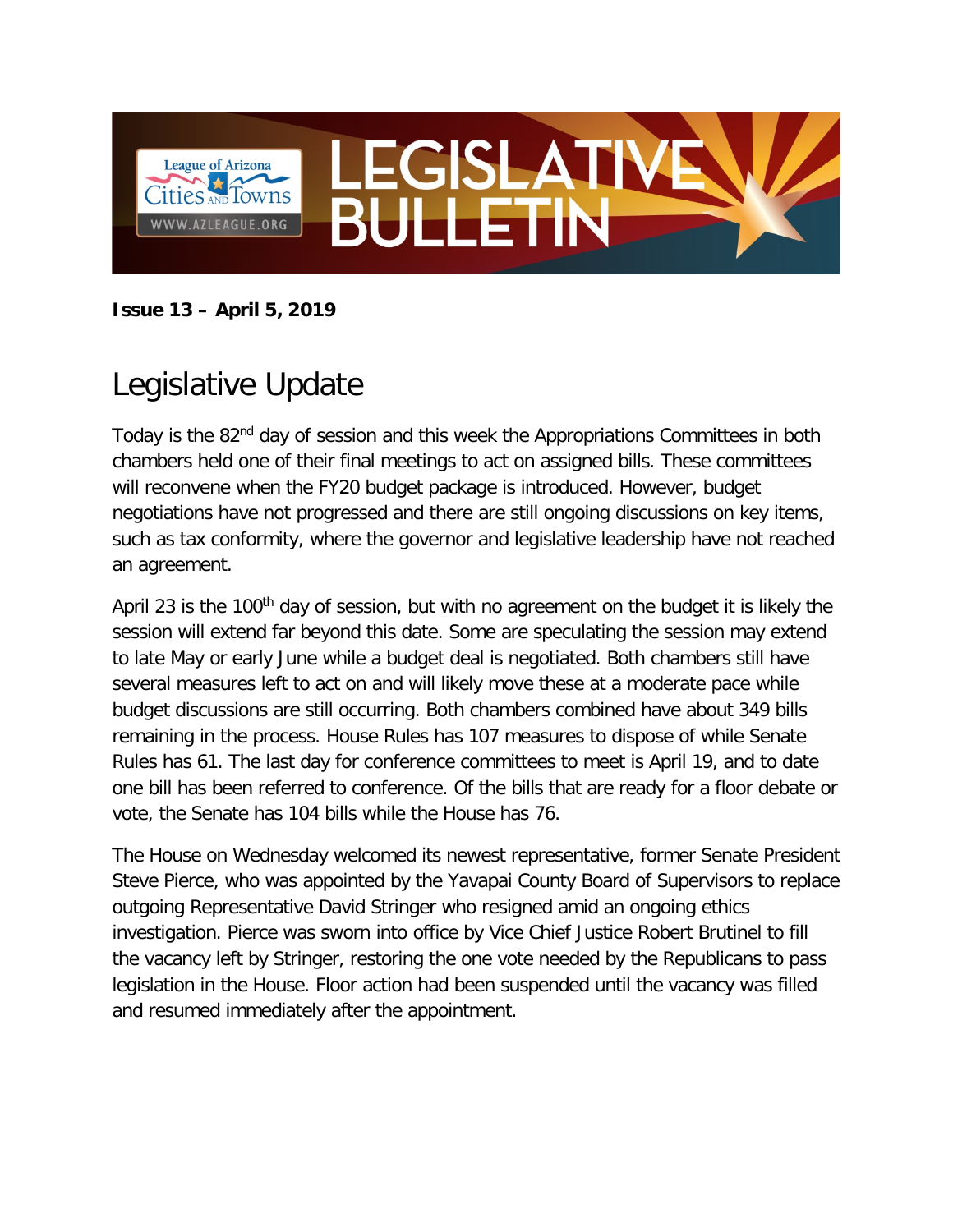# Highway Safety Fee

The House Appropriations Committee approved SB1001 highway safety fee; repeal; VLT, sponsored by Michelle Ugenti-Rita (R-Scottsdale). The League testified in opposition, noting that repealing the fee will remove a dedicated funding source for the state's highway patrol and likely lead to continued Highway User Revenue Fund sweeps in future budgets that will reduce funding for street and road maintenance for cities, towns and counties.

The bill passed 6-5, with Representatives Andrade, Chávez, Espinoza, Fernandez, and Udall voting no. Please reach out to and thank these legislators for their no vote.

## Over-the-Top Communication

The House Appropriations Committee approved a strike everything amendment to SB1019 S/E: TPT; over the top, with the amendment sponsored by Regina Cobb (R-Kingman). The League testified in support, indicating that People Choice TV Corporation Inc v. City of Tucson (2002) prohibited cities and towns from taxing live broadcast television, that we had not been taxing these transactions since that time, and we were supportive of clarifying the issue in statute.

Over the past three sessions this issue has been unnecessarily bundled in to the Digital Goods conversation and the industry consequently has been unable to have their desired clarity reflected in state statute.

The bill passed unanimously 11-0 and in the coming weeks will move to Rules, Committee of the Whole, and 3<sup>rd</sup> read for a full vote of the House.

#### 2020 Census Outreach

A strike everything amendment to SB1424 S/E: 2020 census; appropriation; outreach was approved by the House Appropriations Committee on Thursday. The amendment was sponsored by Regina Cobb (R-Kingman) and appropriates \$5 million to the Department of Administration to contract with a vendor who will conduct a communication and outreach effort on the 2020 Census. This census will be imperative to potentially securing Arizona a 10<sup>th</sup> congressional seat as well as additional federal funds.

The bill passed 10-1 with John Fillmore (R-Apache Junction) as the lone dissenting vote.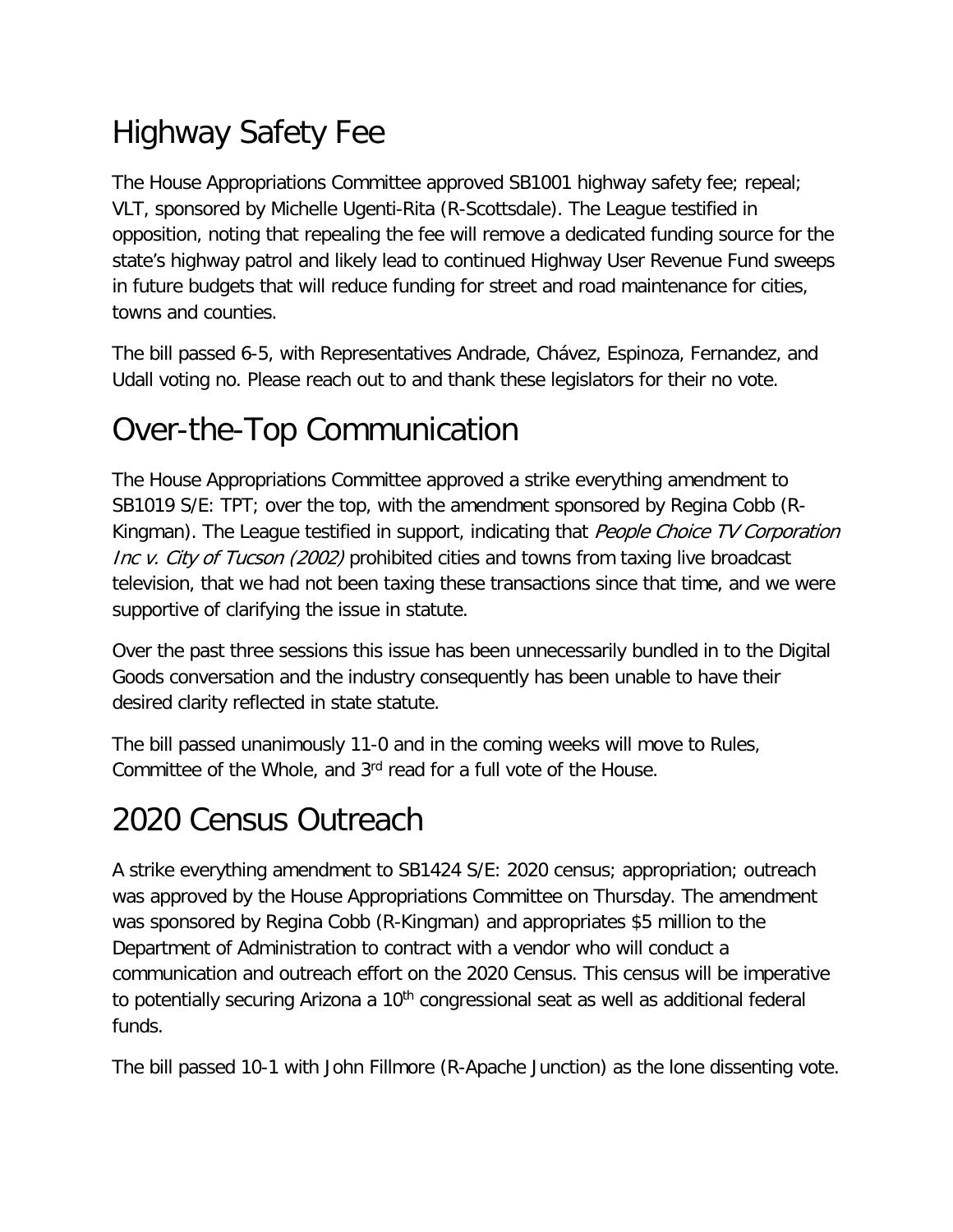## Landlord-Tenant Issues

HB 2115 landlord tenant; state preemption, sponsored by Rep. Gail Griffin (R-Hereford), passed out of Senate COW this week and now awaits a final vote that could come at any time next week. The bill is a broad preemption of city and town authority to enact or enforce any regulations related to landlord-tenant issues.

The state Landlord-Tenant Act, which would become the only source of rights for tenants in most communities throughout the state, provide basic protections from eviction that is only enforceable through the courts. There is no state agency to assist tenants with problems with their landlords.

As such, when tenants have serious, continuous, and wide-ranging problems with landlords, the level of government that has been responsive has been at the local level. Local landlord-tenant codes have been developed in consultation with residents, landlords, and city staff and the resulting regulations have been widely accepted as reasonable, protective to both tenants and landlords, and not an impediment to housing development.

During the COW debate, it was suggested by Senator David Farnsworth (R-Mesa) that if tenants have problems they need addressed, it would be better for them to lobby at the state Capitol for the changes than ask their local elected council for help. However, a simple review of landlord-tenant legislation over the years demonstrates a clear imbalance of power when it comes to lobbying the state legislature on landlord-tenant issues. The proponents of the bill, who represent landlords, regularly lobby for laws that benefit landlords over tenants (see **HB 2358**, which is likely to pass this year and that allow landlords to evict tenants even if they received partial payment for rent through the tenant's housing assistance). You can see from media reports that tenants are often at the mercy of unconscientious landlords and feel trapped and helpless (see this article by the **Arizona Republic**).

The League has continuously argued that cities and towns have responsibly addressed landlord-tenant issues for decades and helped create and sustain a healthy rental market. The state Landlord-Tenant Act provides general guidance regarding what landlords should provide to tenants, but local codes provide more specific details of what should be provided. For example, the state Act requires landlords to provide reasonable heating and cooling but does not specify what is reasonable. City codes add